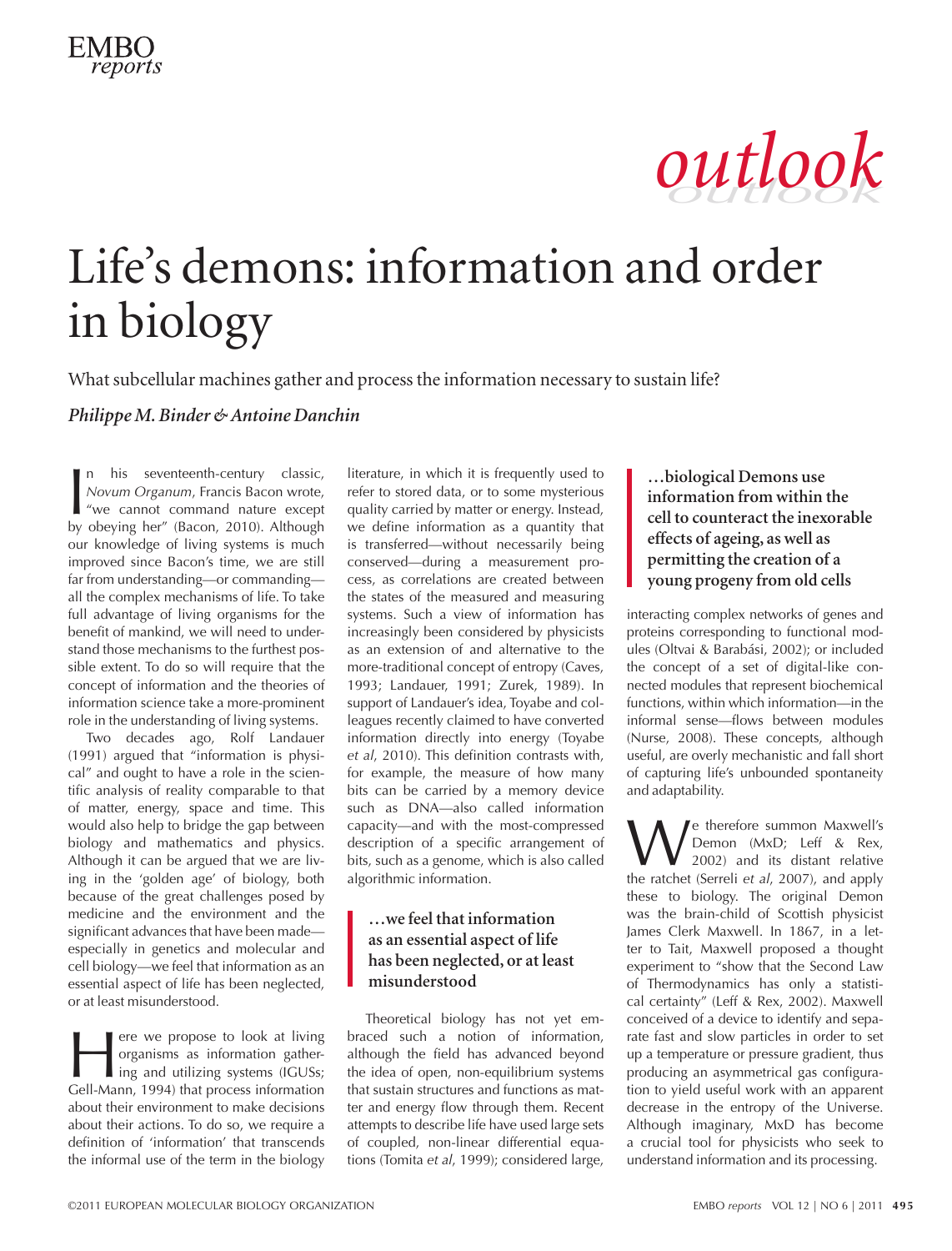## *science & society* outlook





Our demon is somewhat different: it is an existing biological mechanism that uses information from its surroundings to create a locally ordered environment, while obeying the second law of thermodynamics. Thus, by definition, our MxD is an IGUS. As information transfer implies a change in the state of the MxD device itself, it turns out that in order to operate again, the MxD first has to be reset to its original state; this step carries an entropy cost, usually with an associated energy input, a fact that has an important role, as discussed here.

### **…the unexpected use of apparently wasted energy can be seen as an evidential 'smoking gun' for Maxwell's Demons of the sort we describe**

In a biological context, we postulate the existence of MxDs in every cell, but with a different role than their counterparts from physics: biological Demons use information from within the cell to counteract the inexorable effects of ageing, as well as permitting the creation of young progeny from old cells. This is based on a view of cells as machines that make copies of themselves through organized coupling of the processes of replication—copying the DNA 'program'—and reproduction: a slightly imperfect duplication of the metabolic machinery and cellular structures.

The proteins that implement metabolism and replication degrade with time for a

variety of reasons: repeated transitions between metabolic states, hot or cold temperatures, reactive oxygen species, glycation, or other aggressive chemical reactions. Perhaps as importantly, some amino-acid residues undergo spontaneous isomerization that causes functional decay in a way that is conceptually reminiscent of the half-life of radioactive isotopes. In order for life to go on, these aged and dysfunctional metabolites must be identified and either discarded, degraded or repaired during normal cell operation, and even more so during cell reproduction, in which the segregation of new and old molecules guarantees the survival of new daughter cells. Enter Maxwell's Demon: a mechanism that differentiates functional and dysfunctional proteins, perhaps by measuring their shapes and vibration spectra (Schwartz & Schramm, 2009), and segregates normal proteins from defective ones using existing cellular structures, or by generating new ones (Fig 1).

we can we identify the entities,<br>proteins or complexes that play<br>the role of MxDs? If they exist,<br>they must be in genomes They must also be proteins or complexes that play they must be in genomes. They must also be essential for life to perpetuate in a sustainable way. Hence, the corresponding functions should be encoded in all genomes. If it was possible, an easy way to find them would be to search for genes that are common to all genomes. Unfortunately, because life conserves functions but not structures, there are no genes common to the 1,000 or

so complete bacterial genomes (Lagesen *et al*, 2010) that have been sequenced so far, let alone all the other genomes of eukaryotic organisms.

Fortunately, analysis of gene persistence—the tendency of genes to be present in a quorum of genomes—has allowed us to identify the paleome, a common set of genes that code for the essential functions that maintain life (Danchin *et al*, 2007). Most of these functions are easily accounted for as they are involved in the construction, reproduction and maintenance of cellular structures and the replication of genomes. Yet, some functions, thought to be involved in maintenance or degradation, are found to use energy in a way that is not obviously linked to their role. Hence, the unexpected use of apparently wasted energy can be seen as an evidential 'smoking gun' for MxDs of the sort we describe.

One example of such energy 'waste' might be a kinetic proofreading mechanism during translation (Gueron, 1978; Hopfield, 1974), which involves information transfer, memory and reset. Reading a codon of the genetic message requires interaction with a cognate-adaptor molecule—a transfer RNA loaded with the amino acid corresponding to the codon—on the ribosome, a nanomachine that translates messenger RNA codon after codon, in a ratchet-like manner. There is enough energy in the chemical bond that links the amino acid to the transfer RNA to permit polymerization into a protein. Yet, a further step is required, with an apparently useless consumption of energy. The loaded transfer RNA is bound to a factor (EFTu) that tests the accuracy of the decoding process; there is competition between transfer RNAs at the entry site in the ribosome, and incorrect transfer RNAs are more common than correct ones. When the correct one is bound, free EFTu is released at the expense of a molecule of energy-rich GTP. Energy consumption is only used at this stage to achieve a more- 'ordered' state of genetic-code use during translation. At the least, this is the work of an IGUS, and at best it could be the earliest MxD (unknowingly) discovered in a cellular process.

w then might other biological<br>
MxDs manifest themselves? All<br>
cells, including bacteria, age and<br>
eventually deteriorate in unfavourable con-MxDs manifest themselves? All eventually deteriorate in unfavourable conditions. As this happens, proteins aggregate into potentially harmful arrangements.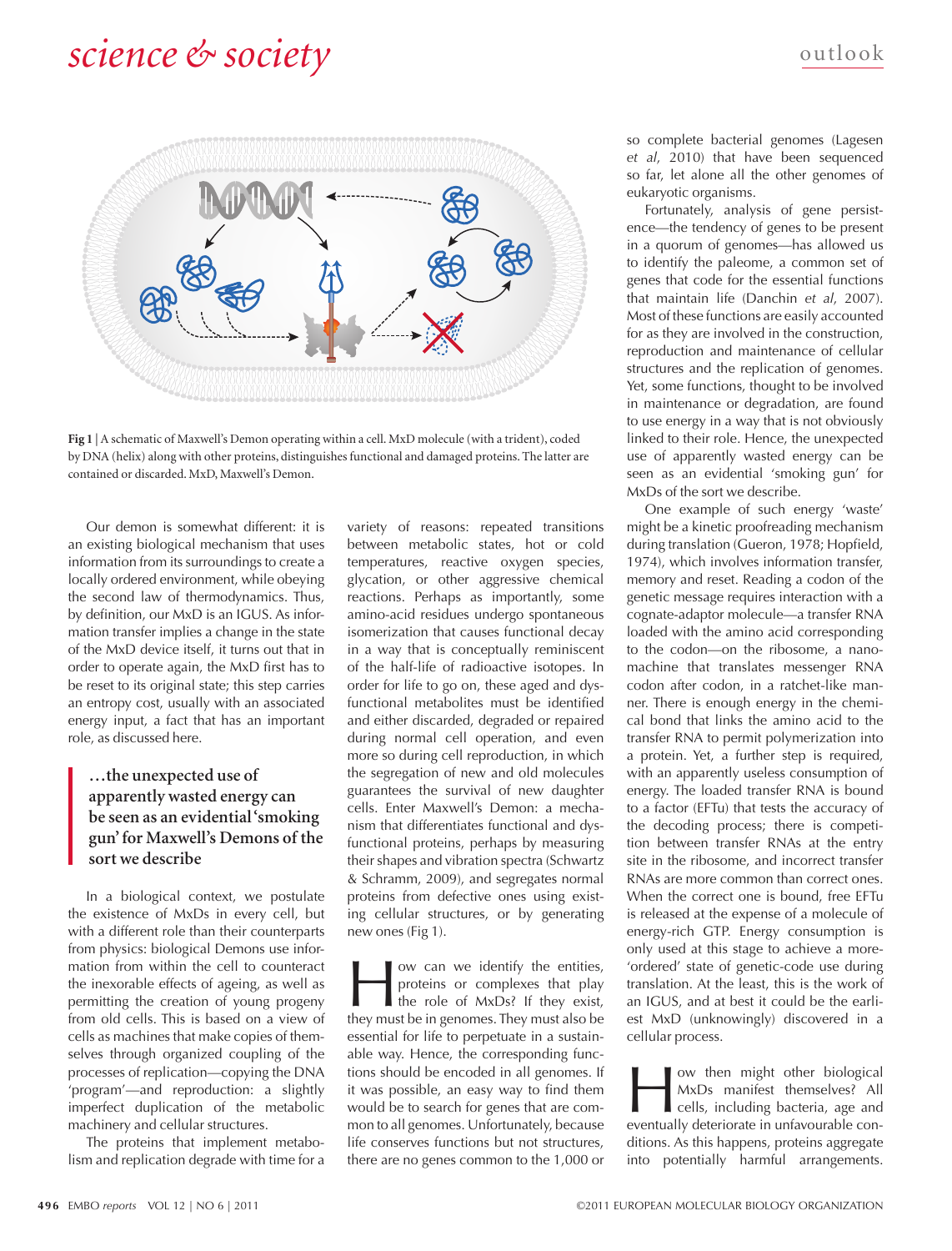## outlook *science & society*



Remarkably, these protein aggregates do not distribute randomly within the cell. In some cases, they are transported by an energy-dependent process to the poles of *Escherichia coli* cells, where they can either be stored and discarded when the cell dies, or be more easily degraded by energydependent proteases (Rokney *et al*, 2009). In other cells—budding yeast, for example—old proteins are not included in newly formed buds, but remain within the mother cell, which acts as a bin. A family of GTPdependent proteins—septins—seems to be involved in the process; in the absence of septins, old proteins do not remain in the mother cell (Barral, 2010; Hu *et al* 2010; Kim *et al* 2010). A similar process has been demonstrated in *Caenorhabditis elegans* cells, in which a mother cell divides into a cell carrying old protein and a young egg cell (Goudeau & Aguilaniu, 2010). We believe that these are legitimate examples of non-trivial, Demon-like information processing in biology (Fig 2).

Another candidate that deserves further study is the stabilization of neural synapses. It is generally accepted that learning and memory are based on a selective process that retains functioning synapses and discards the others. A variety of processes have been proposed to explain this, but the most obvious one is an energy-dependent system that would tag receptors of functional neurotransmitters, leaving the remainder vulnerable to degradation (Milholland & Gordon, 2007).

The typical *modus operandi* of an MxD is to quickly use any information acquired—resulting in a correlated change of its own state—to produce MxD is to quickly use any information acquired—resulting in a correlated change of its own state—to produce a desirable action—for example, to generate work, or to restore the functionality of a degraded protein—and then to be reset to a neutral state, in which it can perform another measurement. In other cases, measurements might accumulate through a ratchet-like mechanism. Instead of taking

**Our proposal is for truly interdisciplinary, long-term collaborations in which biological experiments are inspired by cutting-edge research in theoretical physics**

immediate action, the device keeps modifying its state and becomes a *de facto* record of a sequence of measurements. This is probably what happens in natural selection. In contrast to the intracellular situation, organisms repeatedly 'measure' their environment over generations, leading to a cumulative record of mutations and recombinations in the genome of surviving members of a species. The negative version of this effect is known as Muller's ratchet.

To further test these ideas, one can explore the information-processing behaviour of the paleomic energy-dependent gene products under a variety of conditions. A practical approach could investigate the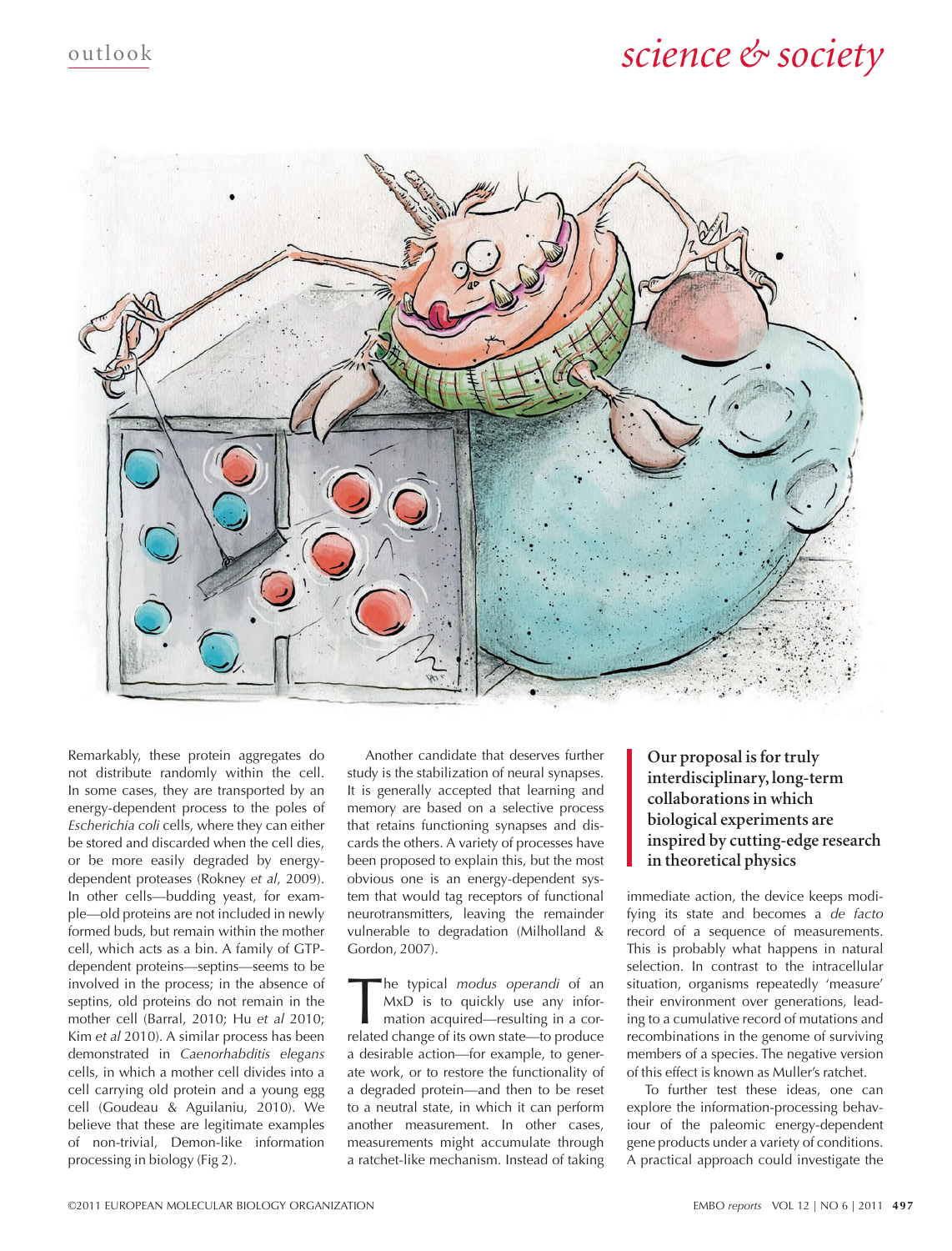## **science & society** outlook



**Fig 2** | Examples of biological Maxwell's Demons. (**A**) Protein aggregates are transported to *Escherichia coli* cell poles for easy disposal. (**B**) Septin rings prevent old cell products from entering young yeast buds.

evolution of synthetic-biology constructs. Bacteria engineered to produce new metabolic pathways would be grown on media with just enough nutrients to maintain colonies, together with a metabolite that is chemically related to some step in the pathway, but which they cannot use directly. As the genome of the cell ages, we expect that continuous turnover of old gene products will occasionally replace some proteins with counterparts that permit the corresponding colonies to resume growth, using the new metabolite. This can be helped by transcription, which considerably increases the local mutation rate of expressed genes (Kim & Jinks-Robertson, 2009). Manipulating MxD genes in this experiment will modulate innovation, leading to either colonies that progressively die out if they fail to produce progeny with adaptive mutations, or that grow faster in the opposite case.

This would be only the first step of<br>
in which biologists and physicists<br>
naturally collaborate the latter providan ambitious research programme naturally collaborate, the latter providing knowledge of information theory and related subjects. Our proposal is for truly

interdisciplinary, long-term collaborations in which biological experiments are inspired by cutting-edge research in theoretical physics. The potential benefit of such a programme will be an understanding of living systems as active IGUSs, rather than as mere autonomous mechanisms. Not pursuing these ideas might considerably slow the advance of biology, especially if we fail to recognize apparently unrelated observations as manifestations of a single, fundamental principle (Danchin *et al*, 2007; Rokney *et al*, 2009; Barral, 2010; Goudeau & Aguilaniu, 2010).

### **Creators of synthetic constructs will need to harness the function of specific Maxwell's Demons for their own goals**

The view presented here has implications for the 'engineering' branch of biology: synthetic biology. If, as we surmise, biological systems accumulate information in a myopic way—MxDs are local devices without grand designs—then they will evolve by tinkering in their own way, rather than by fulfilling the design goals of humans. If this is the case, the scaling up of synthetic-biology processes might hit snags. The MxDs we have seen operate within a narrow cellular context; this highlights the need for a theory of semantic information (for example, Floridi, 2004) as part of the proposed programme to achieve greater command of biological entities. In particular, it will be essential to understand which measurements are required to trigger specific biochemical behaviours, especially in cases in which several functions overlap. Creators of synthetic constructs will need to harness the function of specific MxDs for their own goals. This will require that biology also informs those investigating the foundations of information theory, so that they make the best educated guesses to enhance their chances of success. We regard the acceptance and adoption of information as the focus of a fascinating and challenging collaboration between biologists, mathematicians and physicists in the twenty-first century.

### CONFLICT OF INTEREST

The authors declare that they have no conflict of interest.

### ACKNOWLEDGEMENTS

P.M.B. acknowledges the support of Research Corporation and A.D. aknowledges the support of the Microme FP7 KBBE-2007-3-2-08-222886-2 grant.

### REFERENCES

- Bacon F (2010) *Novum Organum* (reprint and translation of the 1620 Latin original). Charleston, SC, USA: Forgotten books
- Barral Y (2010) Septins at the nexus. *Science* **329:** 1289–1290
- Caves CM (1993) Information and entropy. *Phys Rev E* **47:** 4010–4017
- Danchin A, Fang G, Noria S (2007) The extant core bacterial proteome is an archive of the origin of life. *Proteomics* **7:** 875–889
- Floridi L (2004) Outline of a theory of strongly semantic information. *Mind Mach* **14:** 197–222
- Gell-Mann M (1994) *The Quark and the Jaguar*. San Francisco, CA, USA: WH Freeman
- Goudeau J, Aguilaniu H (2010) Carbonylated proteins are eliminated during reproduction in *C. elegans*. *Aging Cell* **9:** 991–1003
- Gueron M (1978) Enhanced selectivity of enzymes by kinetic proofreading. *Am Sci* **66:** 202–208
- Hopfield JJ (1974) Kinetic proofreading: a new mechanism for reducing errors in biosynthetic processes requiring high specificity. *Proc Nat Acad Sci USA* **71:** 4135–4139
- Hu Q, Milenkovic L, Jin H, Scott MP, Nachury MV, Spiliotis ET, Nelson WJ (2010) A septin diffusion barrier at the base of the primary cilium maintains ciliary membrane protein distribution. *Science* **329:** 436–439